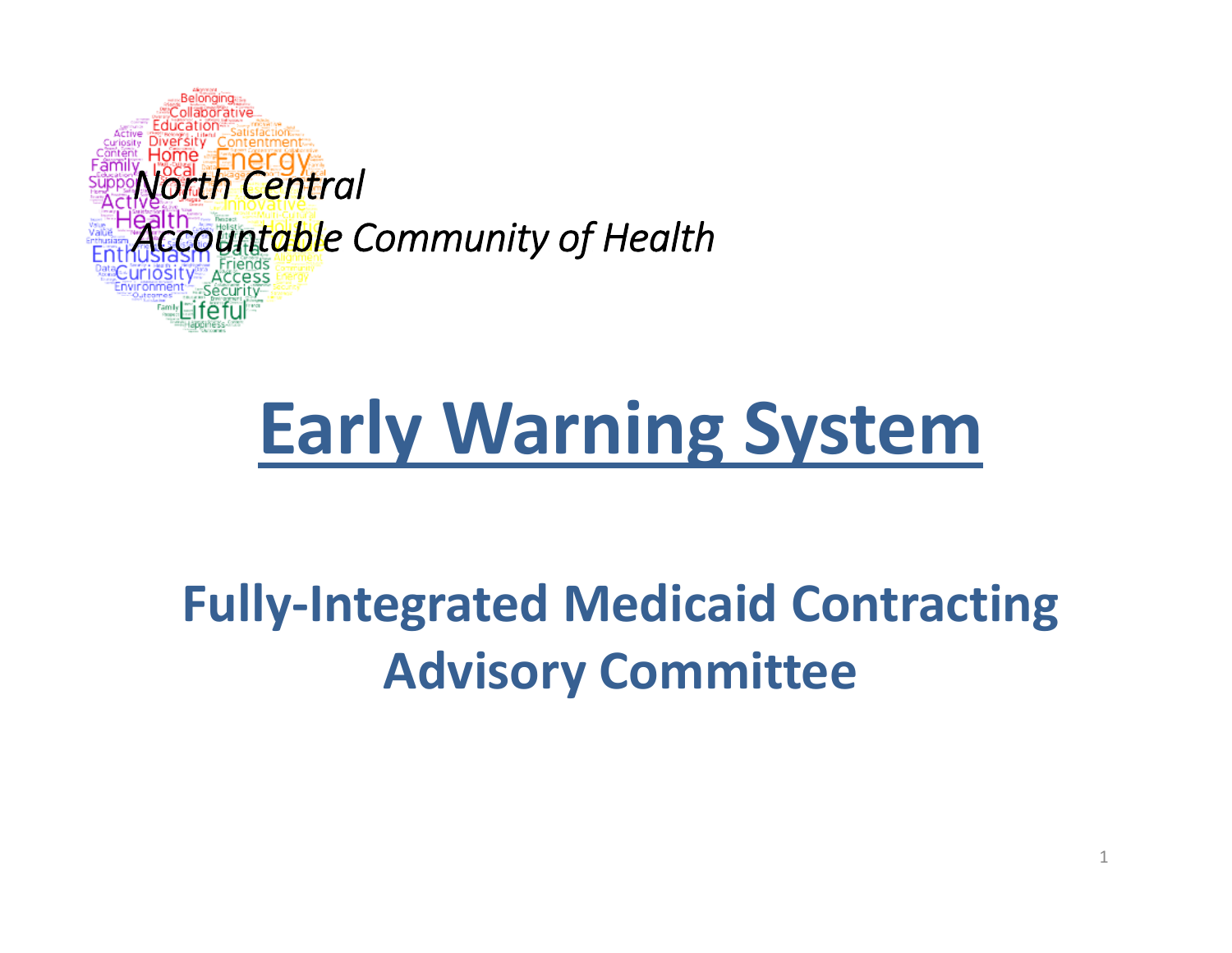

#### **The Purpose**

• **To identify and resolve implementation issues quickly**

#### **by**

• **Moni i tor ng metrics to d i eterm ne if any transition issues are occurring that we should rapidly respond to**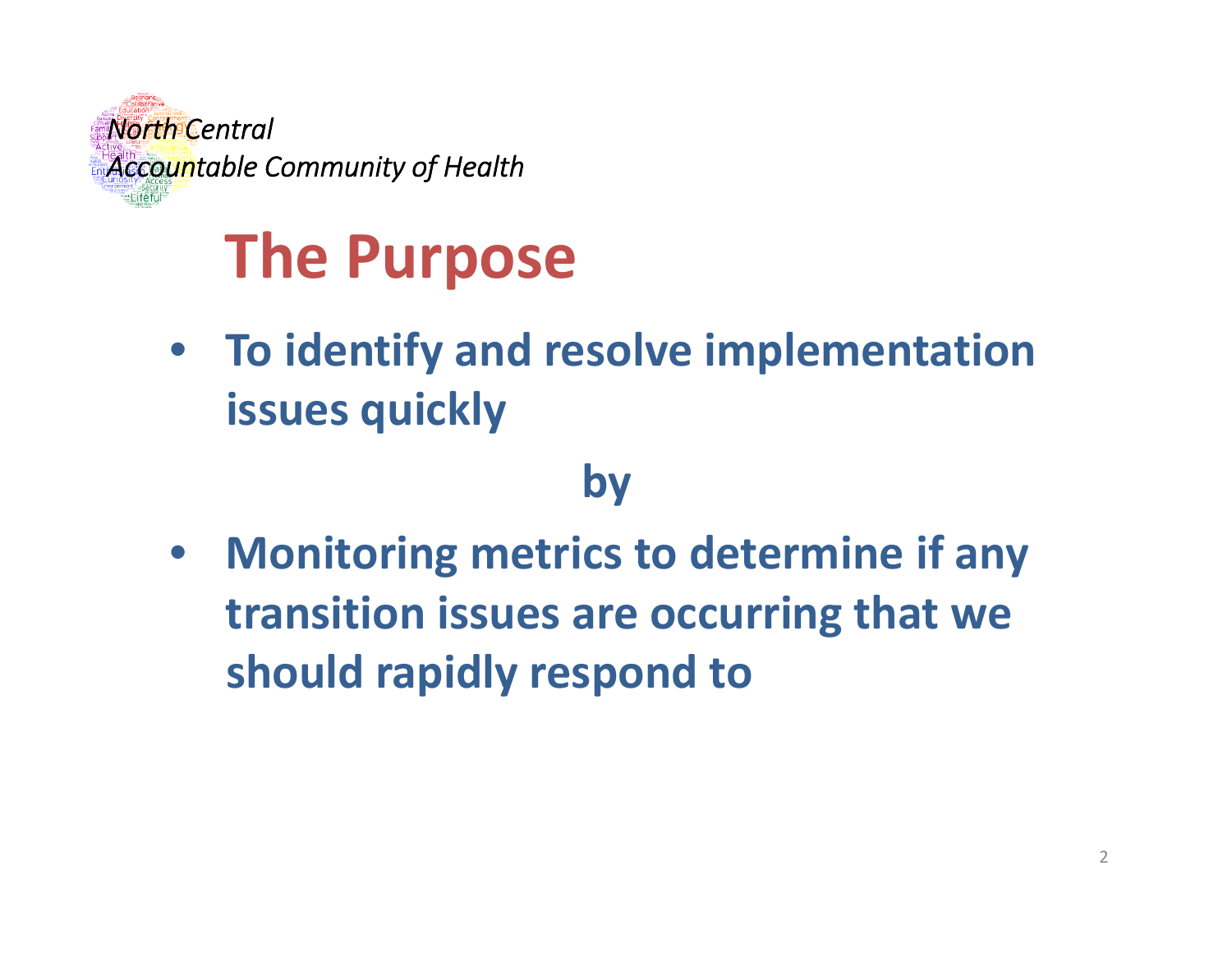

### **Priorities**

- **Quickly identify disruption in access to care**
- $\bullet$  **Ensure a smooth transition for the patients**
- **Maintain timeliness of provider payments**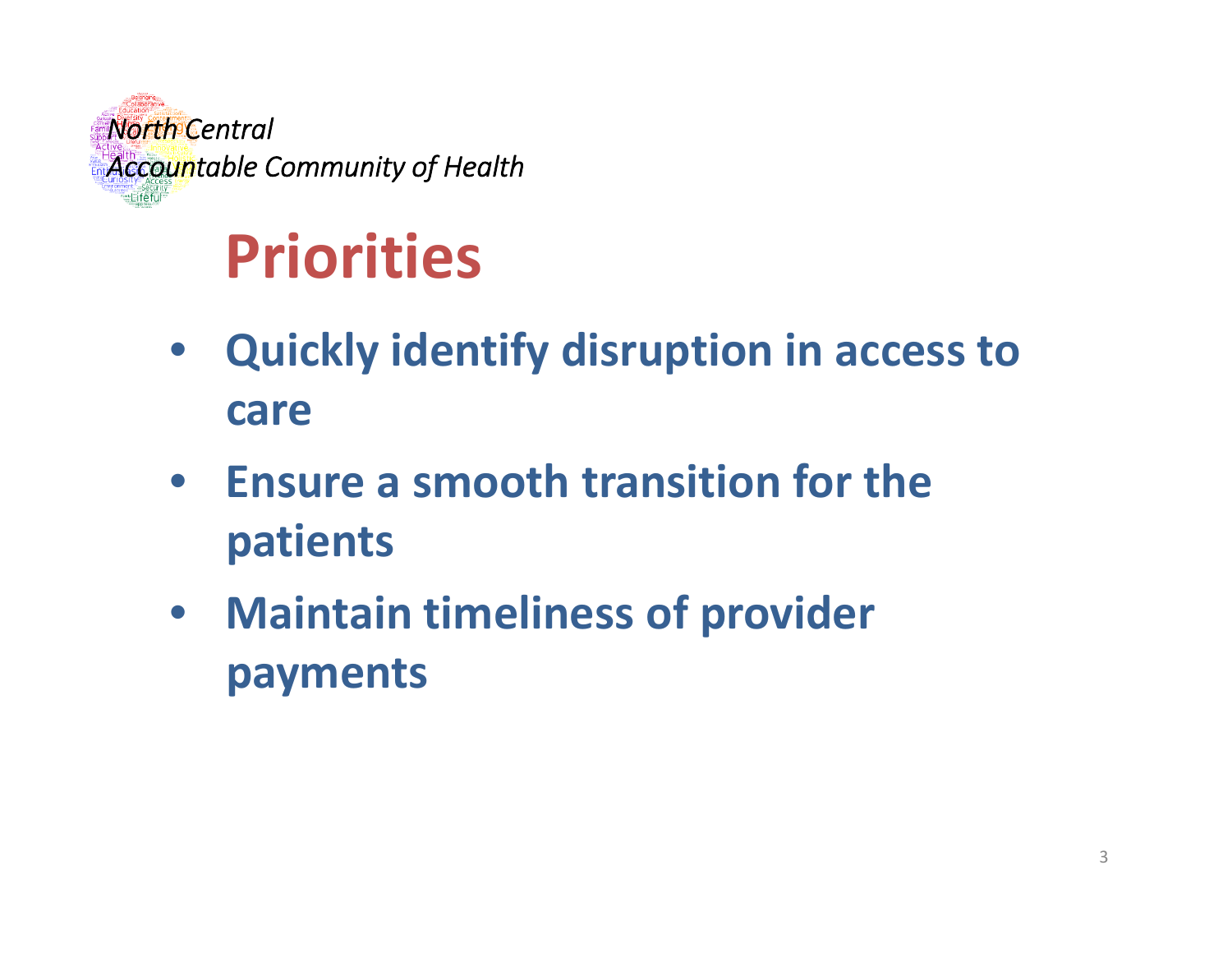

#### **Metrics**

- **Workgroup will:**
	- $\bullet$  **Review indicators selected in SWWA and determine appropriateness**
	- $\bullet$  **Determine necessary additional indicators**
	- $\bullet$  **Determine if baseline data is available/needed**
	- $\bullet$ **Recommend <sup>a</sup> set of metrics to be used**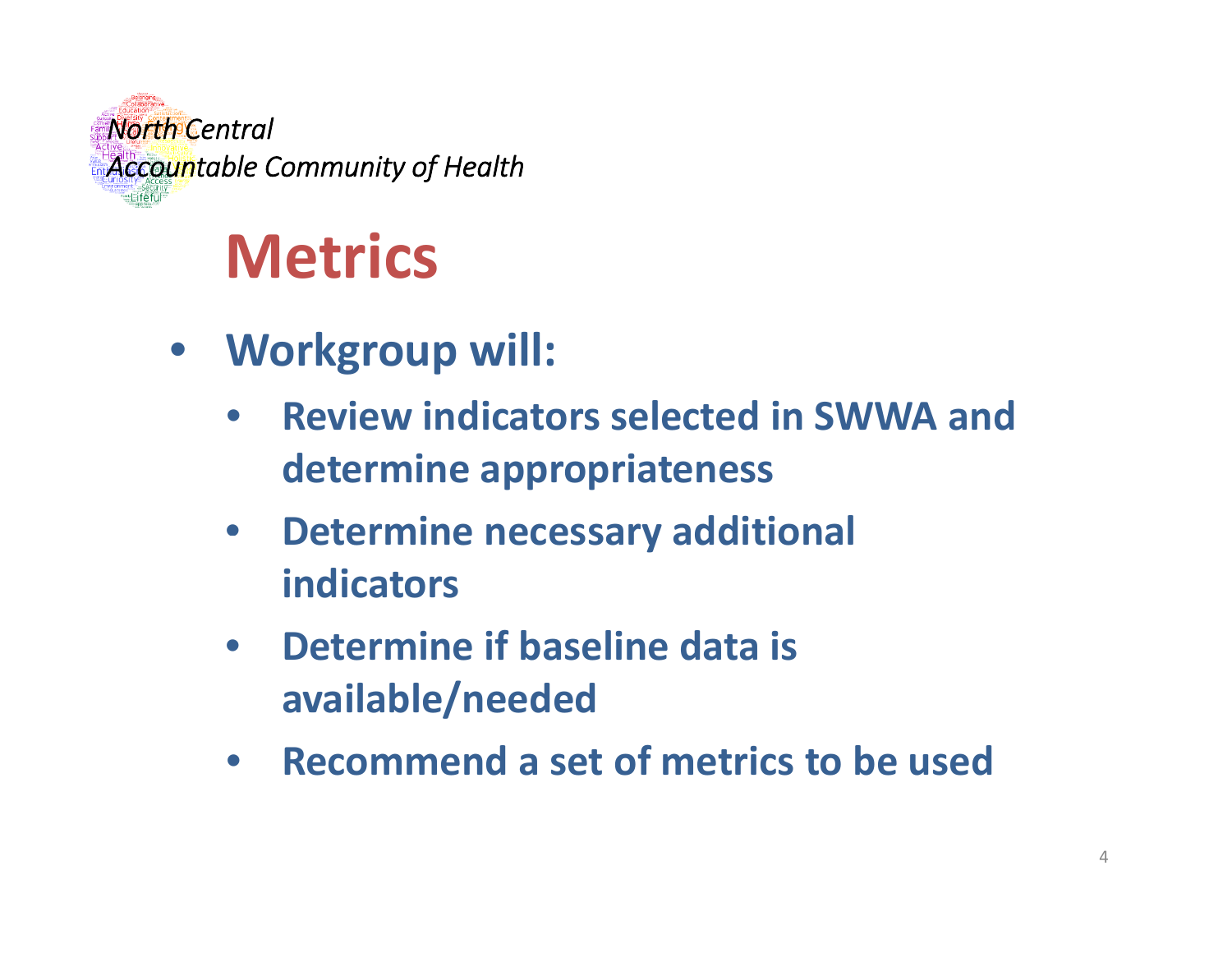

# **SWWA Metrics**

- **Quantitative EWI Categories**
	- •**Payment and Utilization Patterns**
	- $\bullet$ **Client Experience of Care**
	- $\bullet$  **Crisis system, Western State Hospital & Jail System**
- **Qualitative**
	- $\bullet$  **Collected via survey, key informant interviews, provider/consumer self‐report**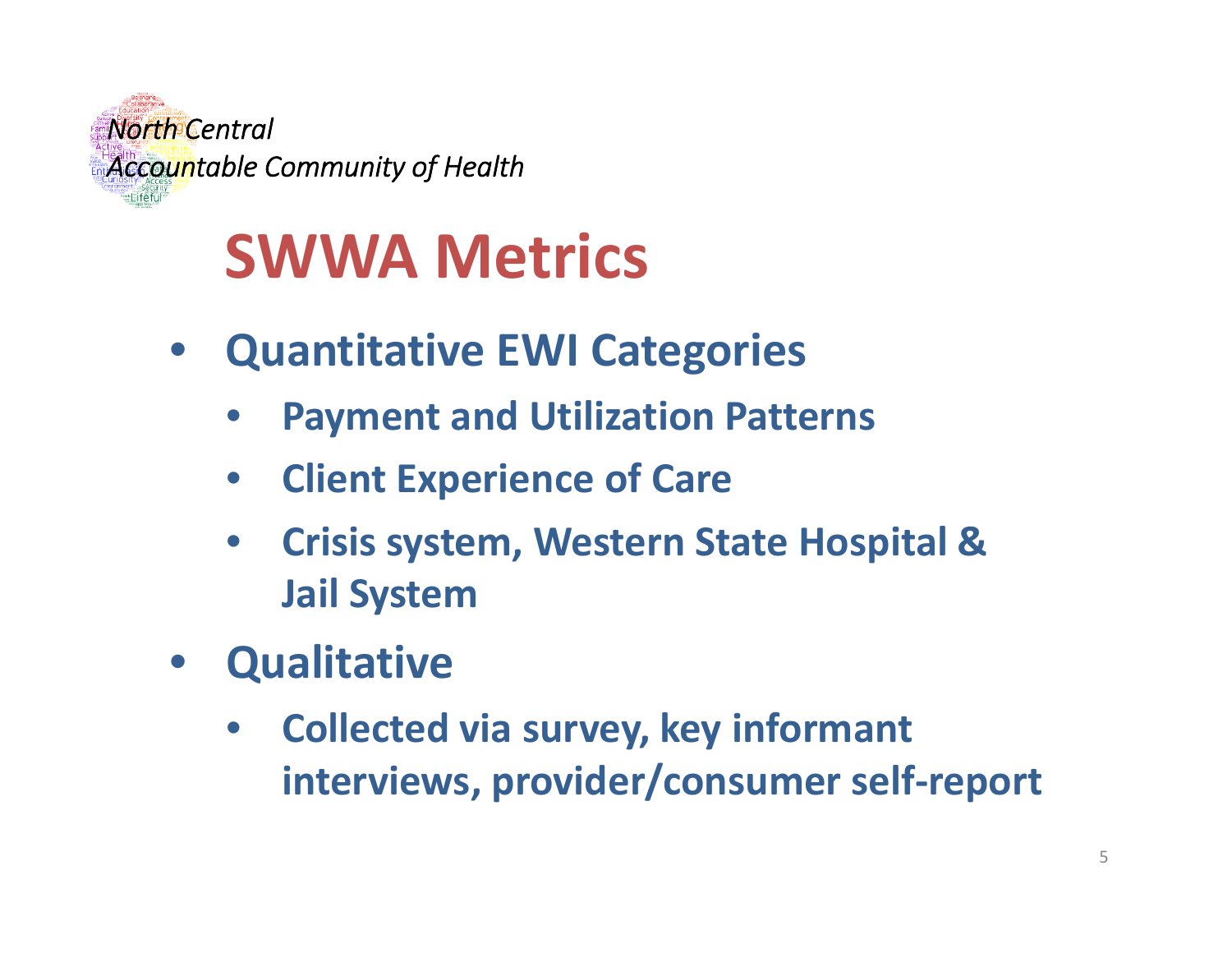

#### **Partners (list from SWWA)**

- $\bullet$ **Behavioral Health Providers**
- $\bullet$ **Primary Care Providers**
- $\bullet$ **County Representatives**
- **Criminal Justice**
- **Selected MCOs and ASO**
- $\bullet$ **Public Health**
- •**Health Care Authority**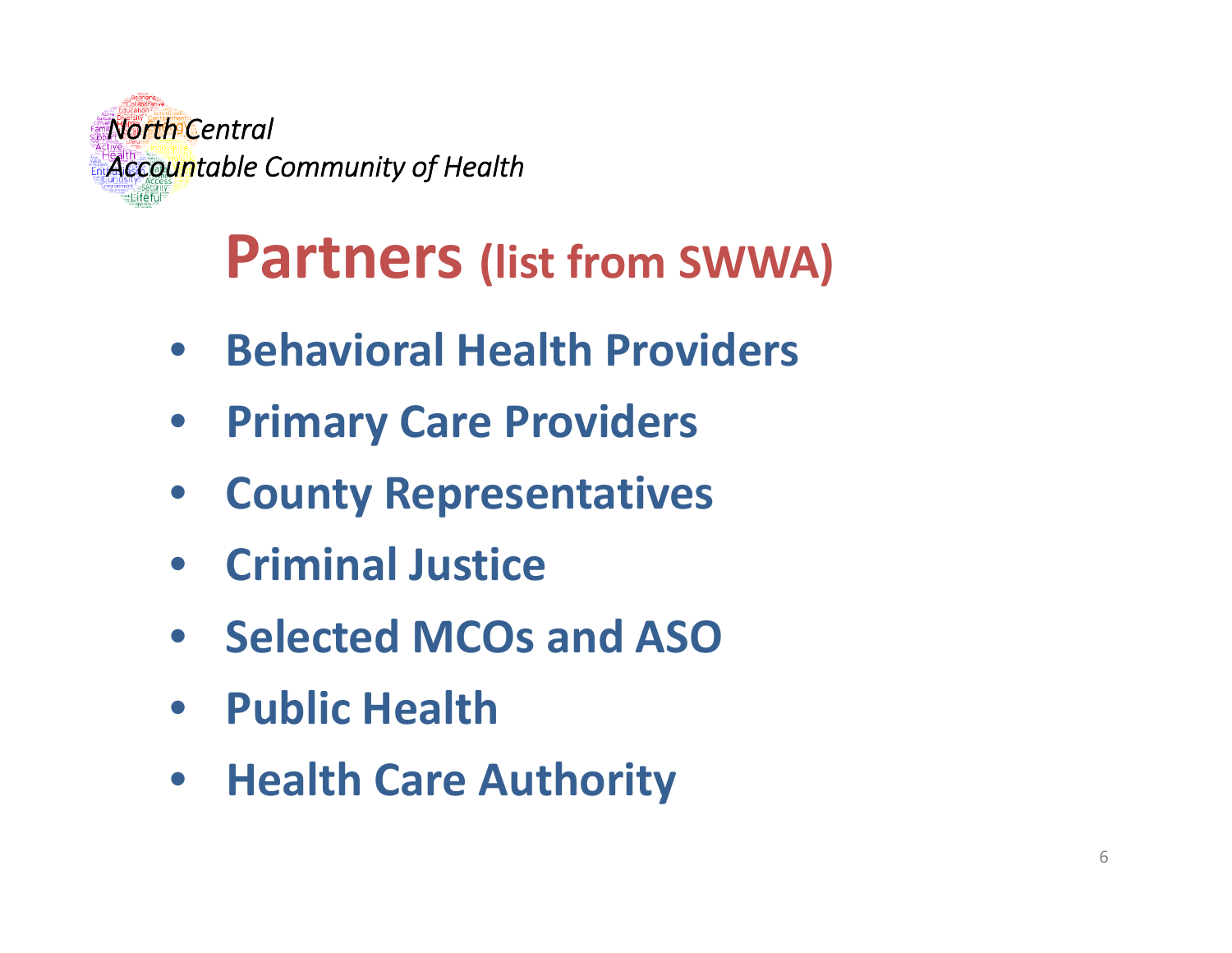

# **Considerations**

- **Who will manage the data collection, hosting, and monitoring of data?**
- **Who is missing from the table?**
- $\bullet$ **Mitigation strategies?**
- $\bullet$ **Availability of Baseline data?**
- **Others?**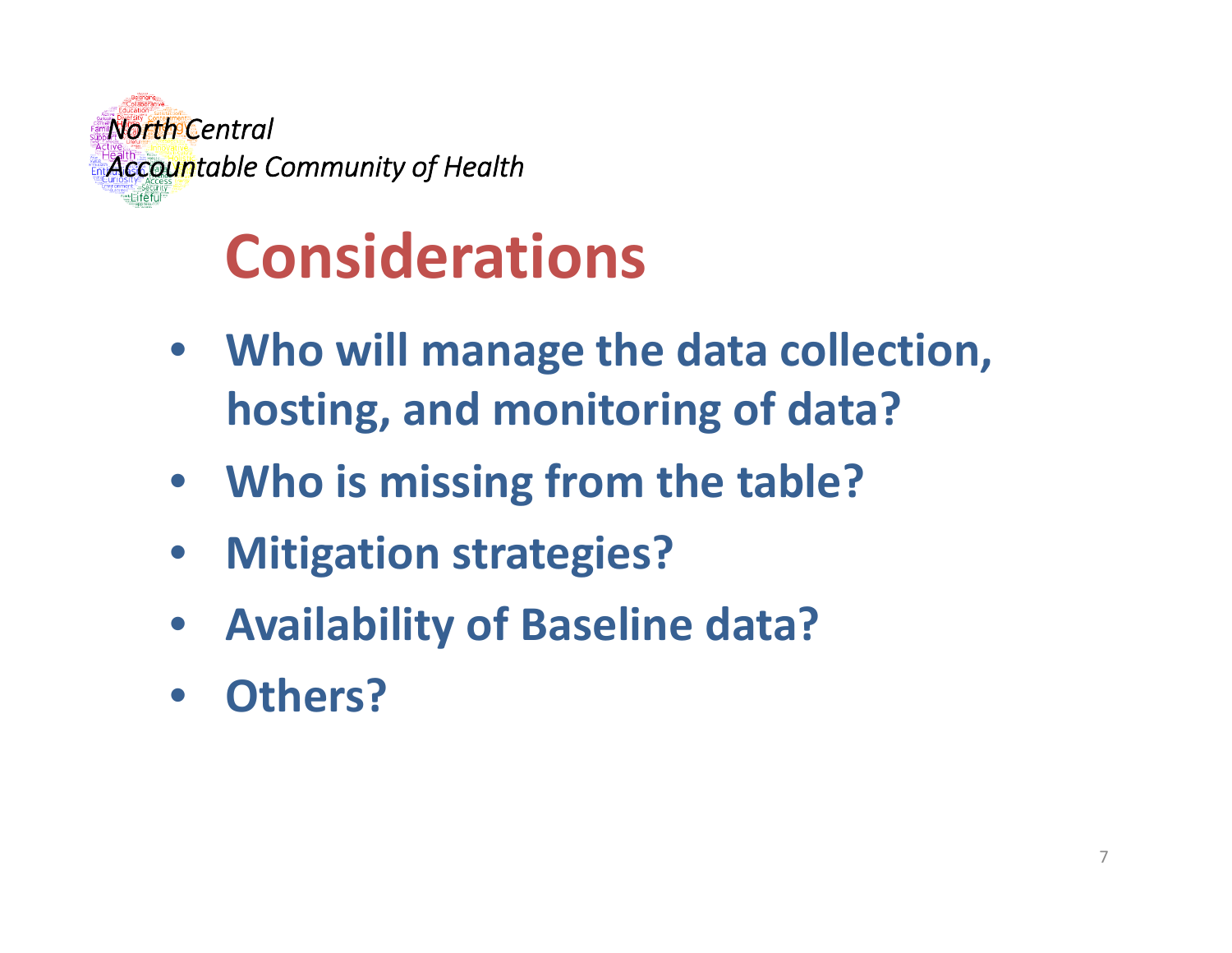

# **Report from SWWA**

- $\bullet$  **Delivery of Whole‐Person Care in Southwest Washington: Report on the First 90 Days of Fully Integrated Managed Care**
	- •**First 90 Days Highlights**
	- $\bullet$  **Early Warning System Results and Mitigation Strategies**
	- •**Implementation Issues and Solutions**
	- $\bullet$ **Collaborative Systems Developed**

**http://www.hca.wa.gov/assets/program/early‐adopter‐report.pdf** <sup>8</sup>